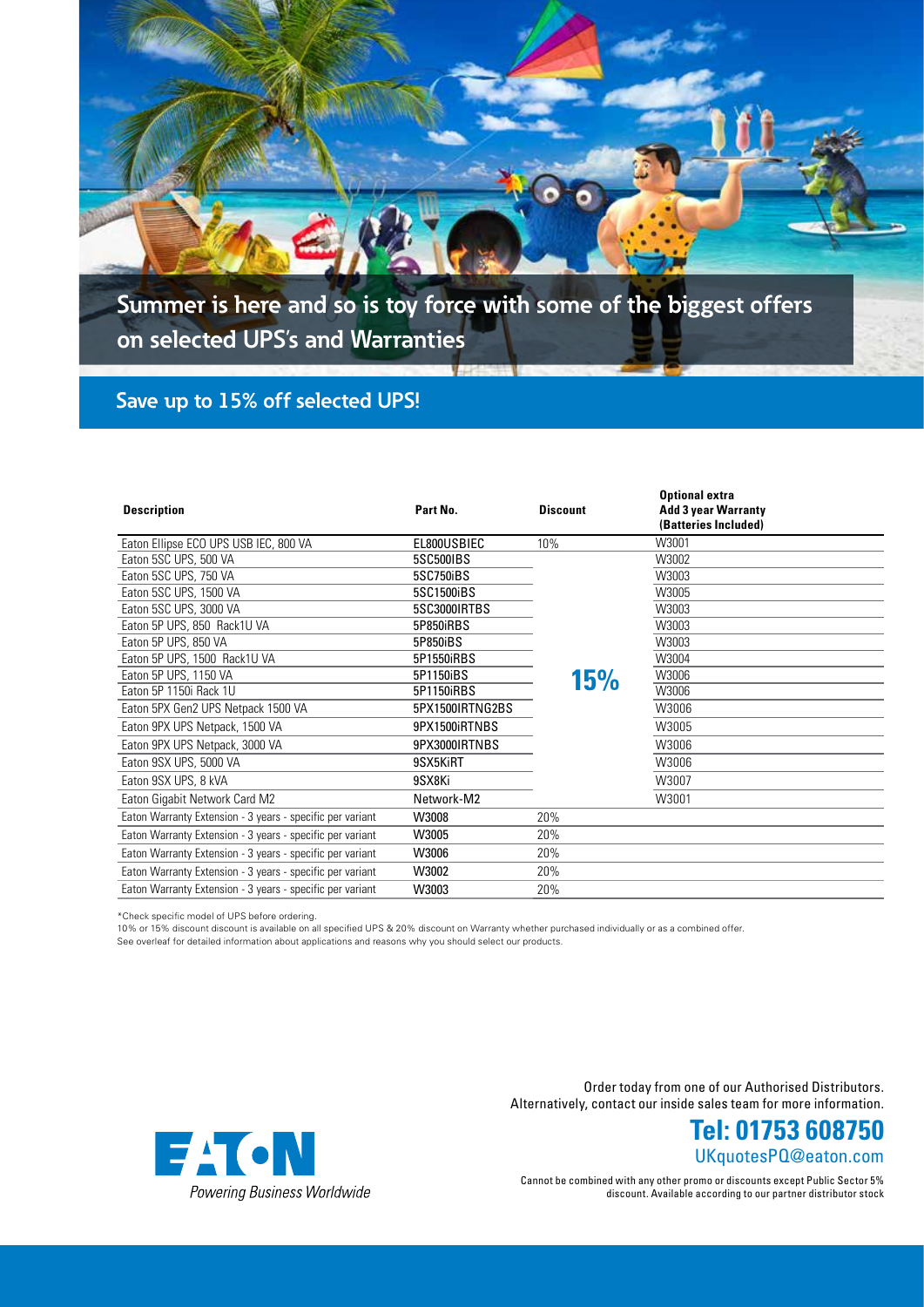

**Slim-line power protection with built-in high performance surge-protection With an efficient electrical design and the EcoControl function.** 

### **Eaton Ellipse ECO UPS**



### *Key Points*

- Convenient extra-flat design for easy installation in any office environment
- High performance surge-protection device compliant with IEC 61643-11 standard
- Data line protection to ensure that the internet line (including xDSL) is protected against surges
- 4 outlets to connect your PC + peripherals
- EcoControl function helps you save up to 20 % energy compared to previous generation UPSs
- HID-compliant USB port (cable supplied), for automatic integration with major operating systems (Windows/Mac OS/Linux)
- Easy to replace battery helps to extend UPS service life

| <b>Product Code</b> | <b>Discount</b> | <b>Optional extra</b><br><b>Add 3 year Warranty</b><br>(Batteries Included) |
|---------------------|-----------------|-----------------------------------------------------------------------------|
| EL800USBIEC         | 10%             | W3001                                                                       |
|                     |                 |                                                                             |

Offer available:1<sup>st</sup> June to 30<sup>th</sup> June 2022. \*Check specific model of UPS before ordering. 10% discount is available on all specified UPS 20% discount is available on the Warranty

> Order today from one of our Authorised Distributors. Alternatively, contact our inside sales team for more information.





Cannot be combined with any other promo or discounts except Public Sector 5% discount. Available according to our partner distributor stock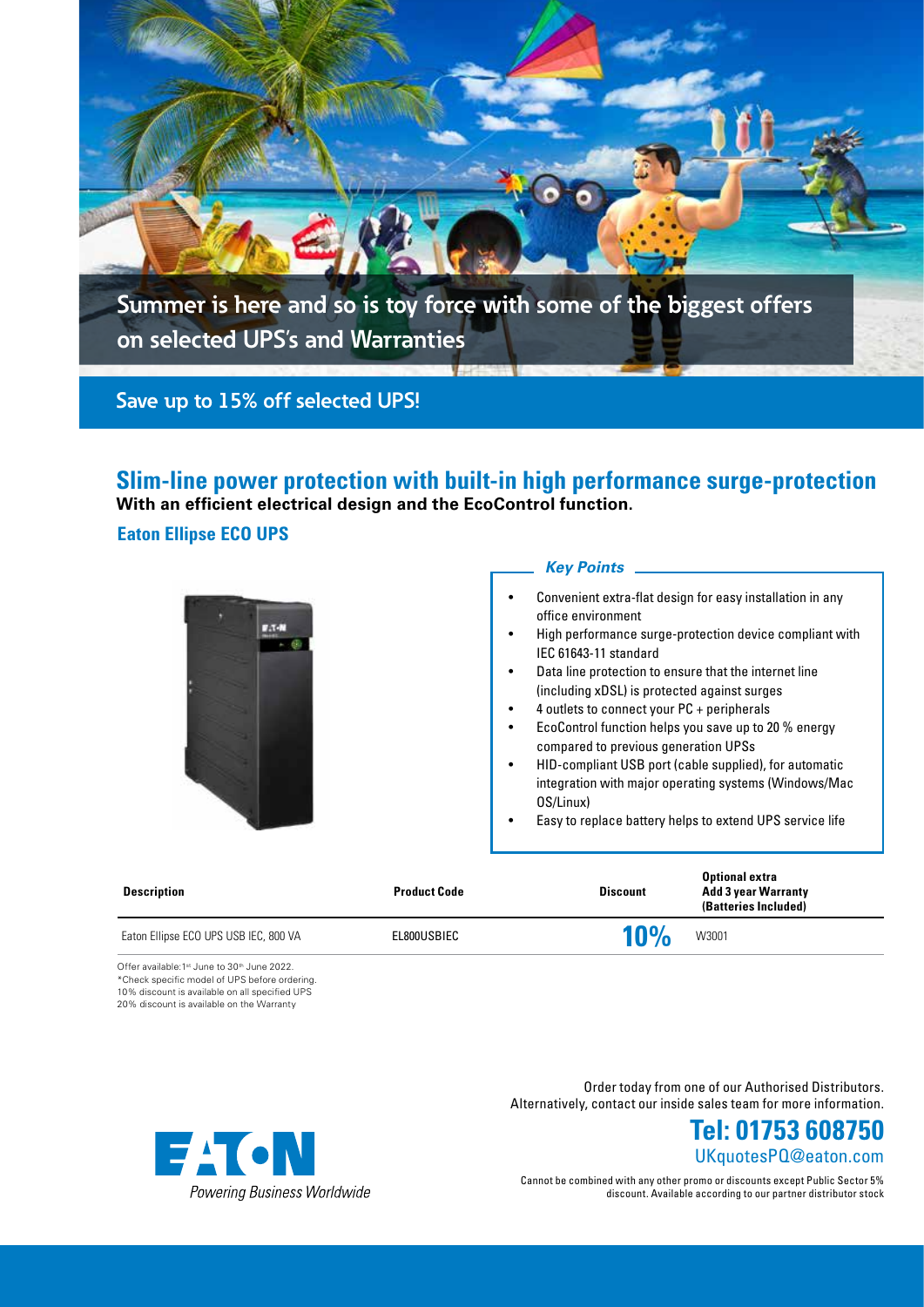

## **Line interactive UPS in a practical, compact design**

**To protect tower servers, NAS, network equipment, ARMs, ticket machines and kiosk**

**Eaton 5SC, 500-3000 VA**



#### *Key Points*

- 2-year warranty including batteries
- LCD display
- Automatic voltage regulation (AVR)
- Optimised battery life thanks to ABM® (Advanced Battery Management)
- Replaceable batteries
- USB and serial connectivity

| <b>Description</b>             | Part No.     | <b>Discount</b> | <b>Optional extra</b><br><b>Add 3 year Warranty</b><br>(Batteries Included) |  |
|--------------------------------|--------------|-----------------|-----------------------------------------------------------------------------|--|
| Eaton 5SC 500i w/ BS Cord 10A  | 5SC500IBS    |                 | W3001                                                                       |  |
| Eaton 5SC 750i w/ BS Cord 10A  | 5SC750iBS    | 15%             | W3002                                                                       |  |
| Eaton 5SC 1500i w/ BS Cord 10A | 5SC1500iBS   |                 | W3003                                                                       |  |
| Eaton 5SC 3000i RT2U           | 5SC3000IRTBS |                 | W3005                                                                       |  |

Offer available: 1st June to 30th June 2022. \*Check specific model of UPS before ordering 15% discount is available on all specified UPS

20% discount is available on the Warranty

Order today from one of our Authorised Distributors. Alternatively, contact our inside sales team for more information.



Cannot be combined with any other promo or discounts except Public Sector 5% discount. Available according to our partner distributor stock

UKquotesPQ@eaton.com **Tel: 01753 608750**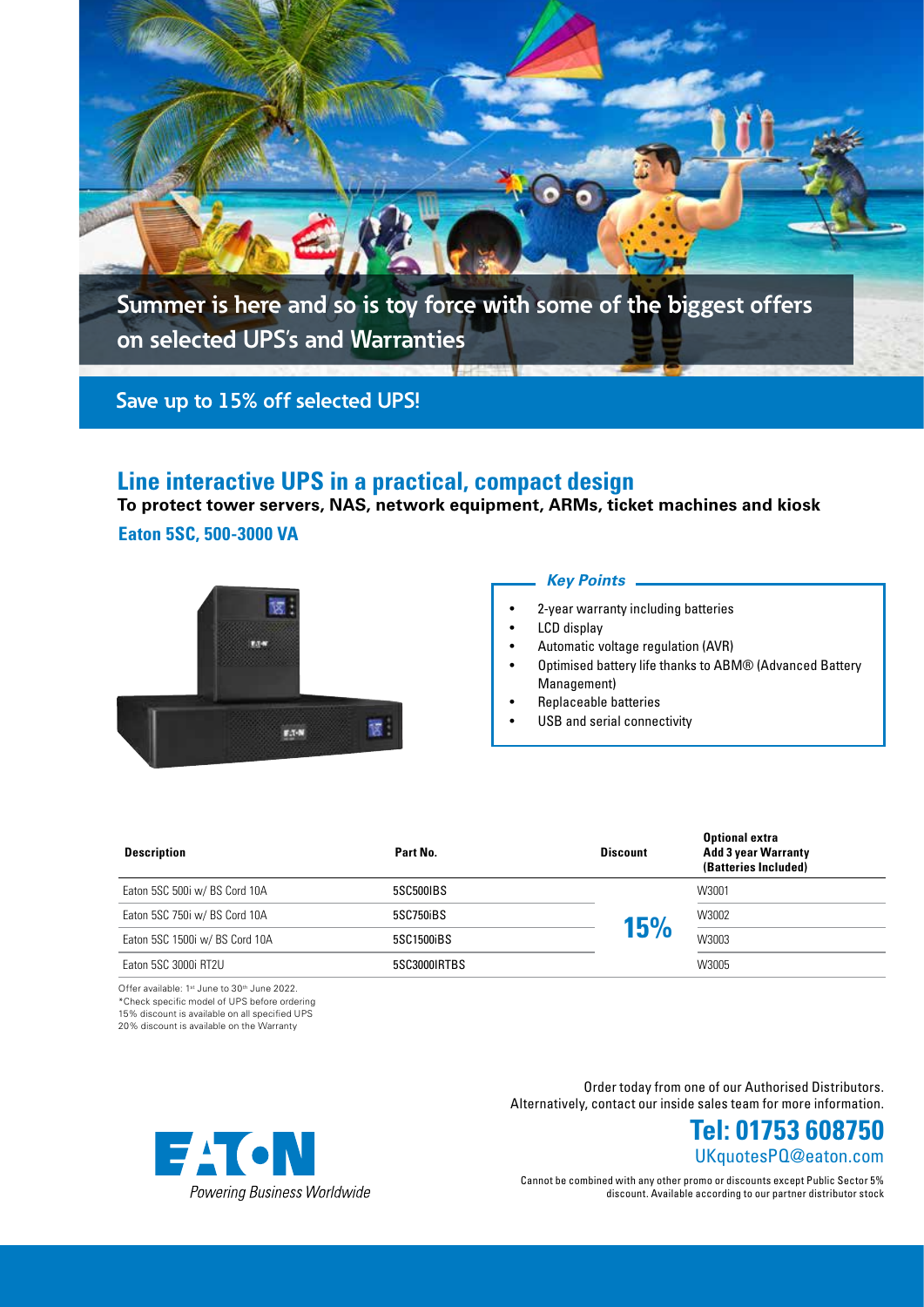

## **Line interactive UPS with an efficiency of up to 98%**

**Advanced protection for IT and networking environments, WAPs, Point-of-sale, 3D printers, servers and storage devices.**

**Eaton 5P 850-1550VA**



#### *Key Points*

- 3 years warranty (2 years including batteries)
- 13A Input cord included
- Efficiency of up to 98%
- Saves valuable rack space thanks to the 1U height
- Segmented load control
- Hot-swappable batteries
- Power management software

| <b>Description</b>           | Part No.   | <b>Discount</b> | <b>Optional extra</b><br><b>Add 3 year Warranty</b><br>(Batteries Included) |  |
|------------------------------|------------|-----------------|-----------------------------------------------------------------------------|--|
| Eaton 5P 850i Rack1U         | 5P850iRBS  |                 | W3003                                                                       |  |
| Eaton 5P 850i                | 5P850iBS   |                 | W3003                                                                       |  |
| Eaton 5P 1150i               | 5P1150iBS  | 15%             | W3003                                                                       |  |
| Eaton 5P 1150i Rack1U        | 5P1150iRBS |                 | W3006                                                                       |  |
| Eaton 5P UPS, 1500 Rack1U VA | 5P1550iRBS |                 | W3004                                                                       |  |

Offer available: 1ª June to 30ª June 2022.<br>\*Check specific model of UPS before ordering.

15% discount is available on all specified UPS

20% discount is available on the Warranty

Order today from one of our Authorised Distributors. Alternatively, contact our inside sales team for more information.



Cannot be combined with any other promo or discounts except Public Sector 5% discount. Available according to our partner distributor stock

UKquotesPQ@eaton.com **Tel: 01753 608750**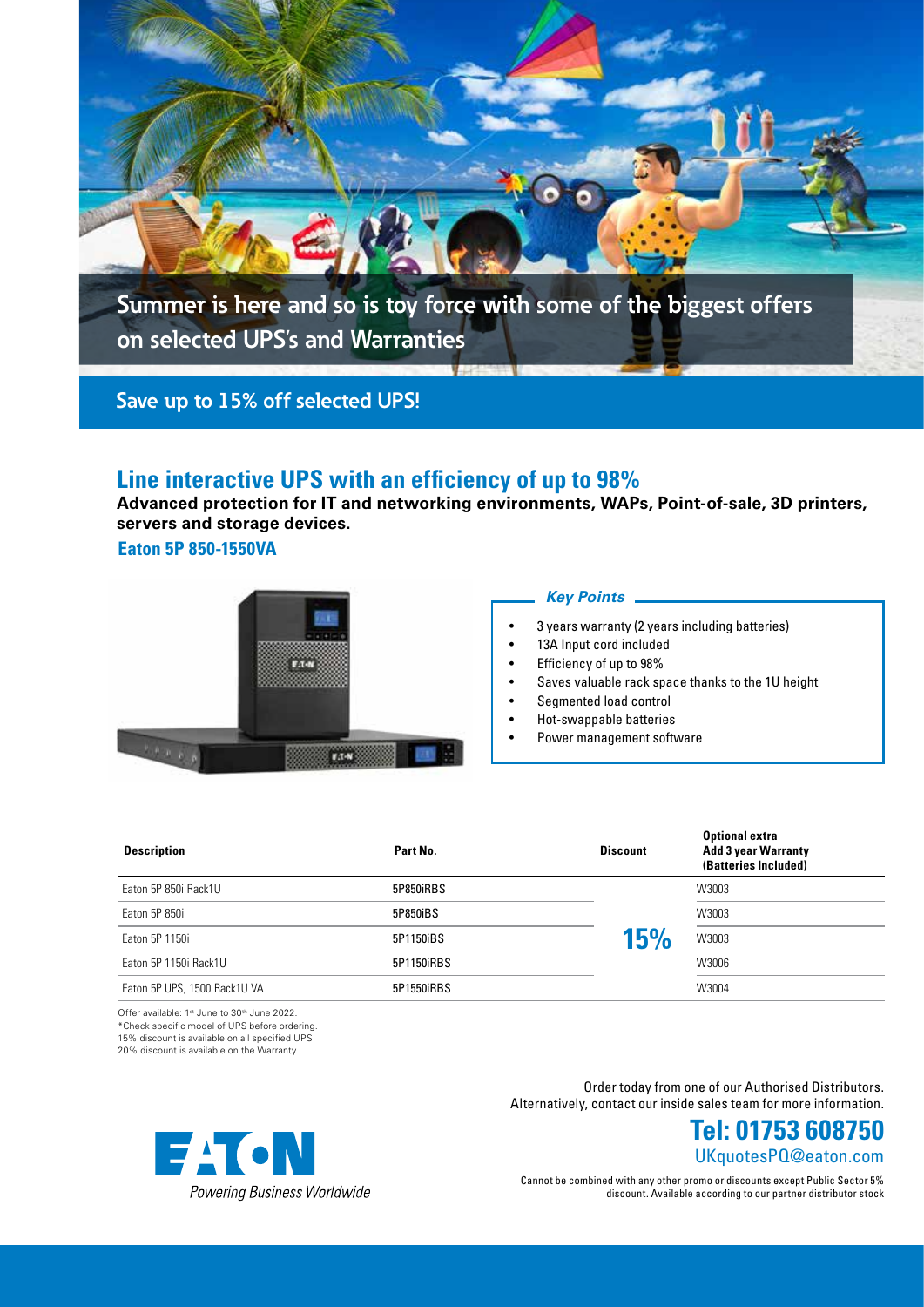

**Line-interactive backup power with a next-generation intuitive LCD display Exceptional efficiency, manageability and energy metering capabilities for IT managers**

**Eaton 5PX 1500 and 3000 VA**



### *Key Points*

- Automatic Voltage Regulation (AVR)
- Energy efficient, reduce energy and cooling costs
- Delivers clean sinewave output
- Provides more real power (watts) to protect more equipment with a Unity power factor (VA=W)
- LCD display for real-time status and measurements
- Network card and rack mounting kit delivered as standard
- Long backup time with up to 4 optional EBM
- Meter energy consumption (down to the managed outlet groups)

| <b>Description</b>                                                                                                                               | Part No.        | <b>Discount</b> | <b>Optional extra</b><br><b>Add 3 year Warranty</b><br>(Batteries Included) |  |
|--------------------------------------------------------------------------------------------------------------------------------------------------|-----------------|-----------------|-----------------------------------------------------------------------------|--|
| Eaton 5PX 1500i RT2U Netpack G2                                                                                                                  | 5PX1500IRTNG2BS | 15%             | W3006                                                                       |  |
| Offer available: 1st June to 30th June 2022.<br>*Check specific model of UPS before ordering.<br>15% discount is available on all specified UPS. |                 |                 |                                                                             |  |

15% discount is available on all specified UPS 20% discount is available on the Warranty

> Order today from one of our Authorised Distributors. Alternatively, contact our inside sales team for more information.



Cannot be combined with any other promo or discounts except Public Sector 5% discount. Available according to our partner distributor stock

UKquotesPQ@eaton.com **Tel: 01753 608750**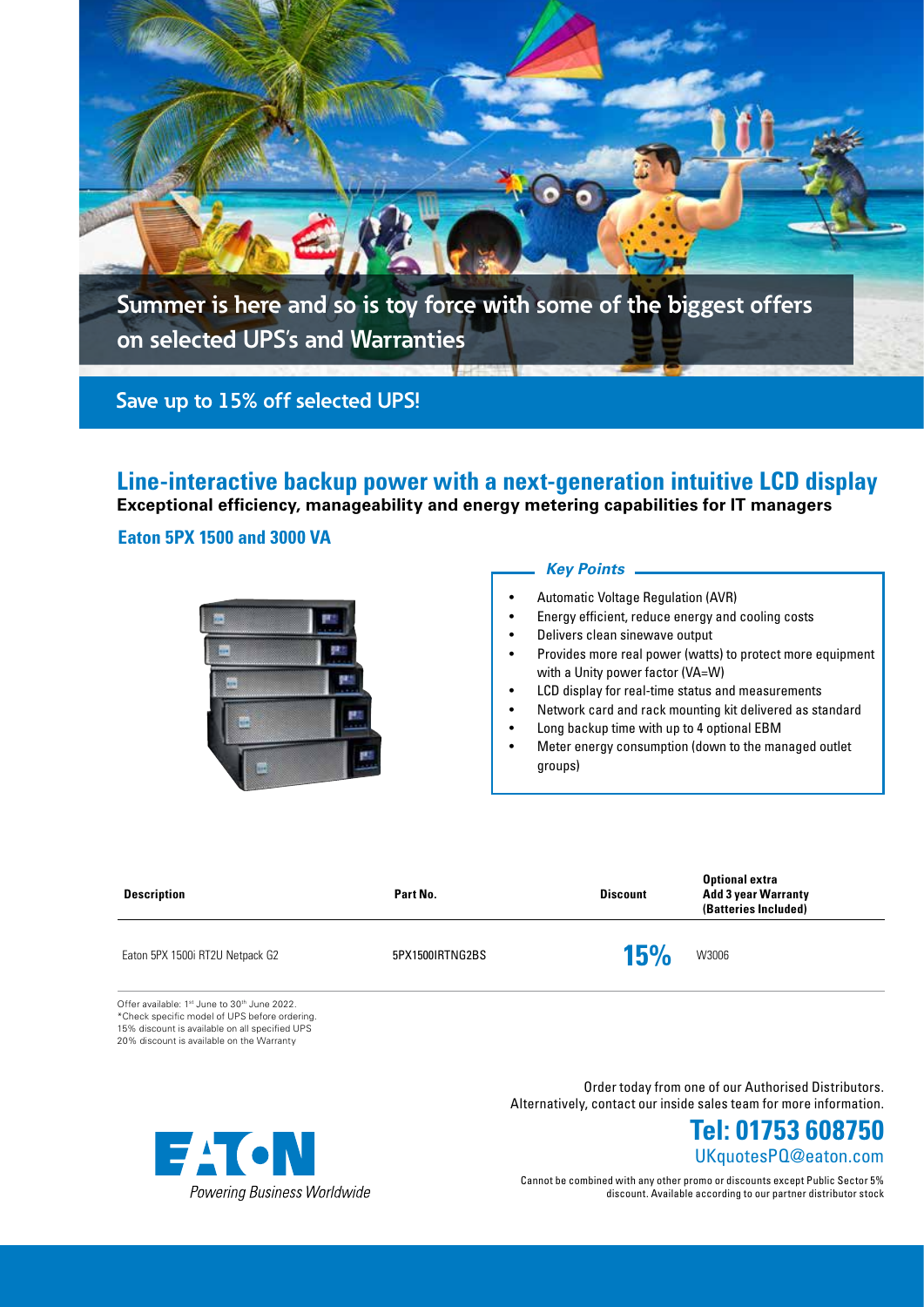

# **9PX UPS energy-efficient power protection for small & medium data centres**

**The perfect UPS for IT and facility managers who are concerned about energy costs and are looking for next-generation power-protection solutions.**

### **Eaton 9PX 5-22VA**



#### *Key Points*

- Constantly monitors power conditions and regulating voltage and frequency
- Up to 95% efficiency in online double conversion mode and 98% in high-efficiency mode
- 0.9 power factor delivers 28% more power than any UPS in its class
- Compact rack/tower versatile form factor, delivering up to 5400W in only 3U and 10kW in only 6U

| <b>Description</b>             | Part No.      | <b>Discount</b> | <b>Optional extra</b><br><b>Add 3 year Warranty</b><br>(Batteries Included) |
|--------------------------------|---------------|-----------------|-----------------------------------------------------------------------------|
| Eaton 9PX UPS Netpack, 1500 VA | 9PX1500iRTNBS | 15%             |                                                                             |
| Eaton 9PX UPS Netpack, 3000 VA | 9PX3000iRTNBS |                 |                                                                             |

Offer available: 1st June to 30th June 2022. \*Check specific model of UPS before ordering. 15% discount is available on all specified UPS 20% discount is available on the Warranty





Cannot be combined with any other promo or discounts except Public Sector 5% discount. Available according to our partner distributor stock

UKquotesPQ@eaton.com